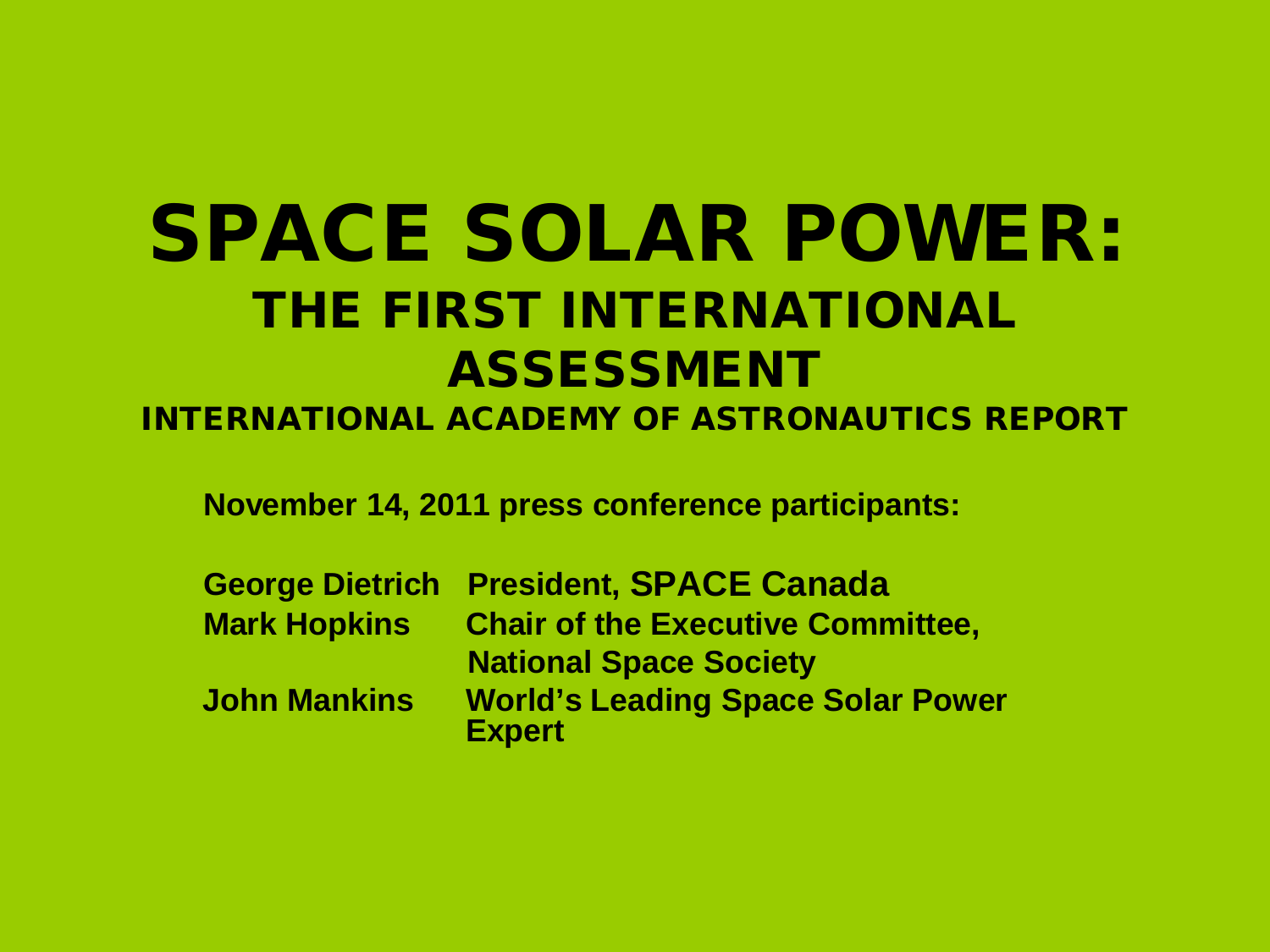# National Space Society

- World's leading grassroots advocacy organization for the human space program
- Created in 1987 by a merger of two earlier organizations, one of which founded by Wernher von Braun in 1974
- *Ad Astra* magazine
- Over 50 Chapters around the world
- International Space Development Conference
- NSS Executive Director, George Whitesides left NSS in 2009 to become the Chief of Staff at NASA. Now CEO and President of Virgin Galactic.
- Former NSS Executive Director, Lori Garver is now the Deputy Administrator (No. 2 position) at NASA.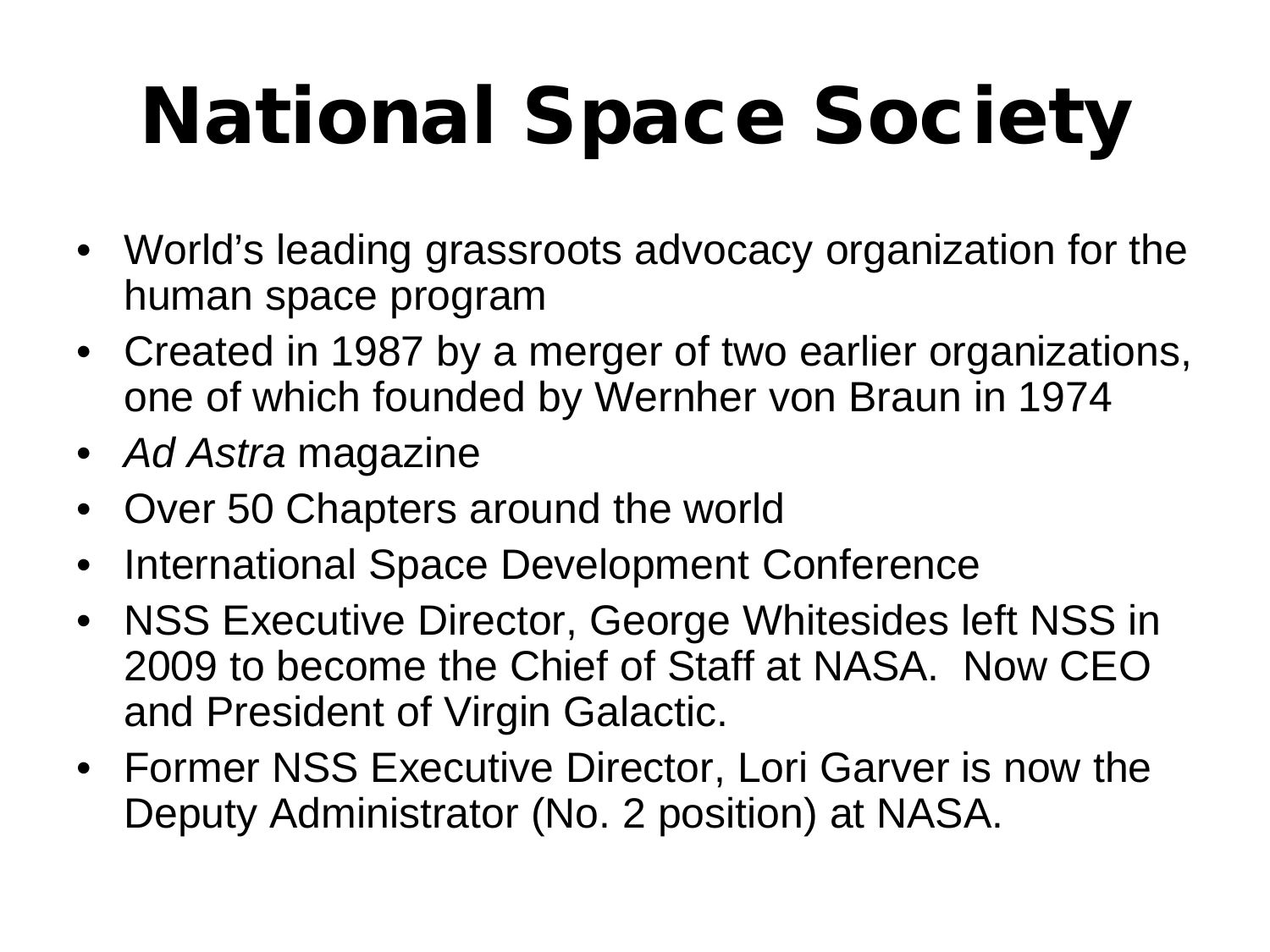# Acknowledgements

• Co-sponsor SPACE Canada and its President, George Dietrich

• Dale Skran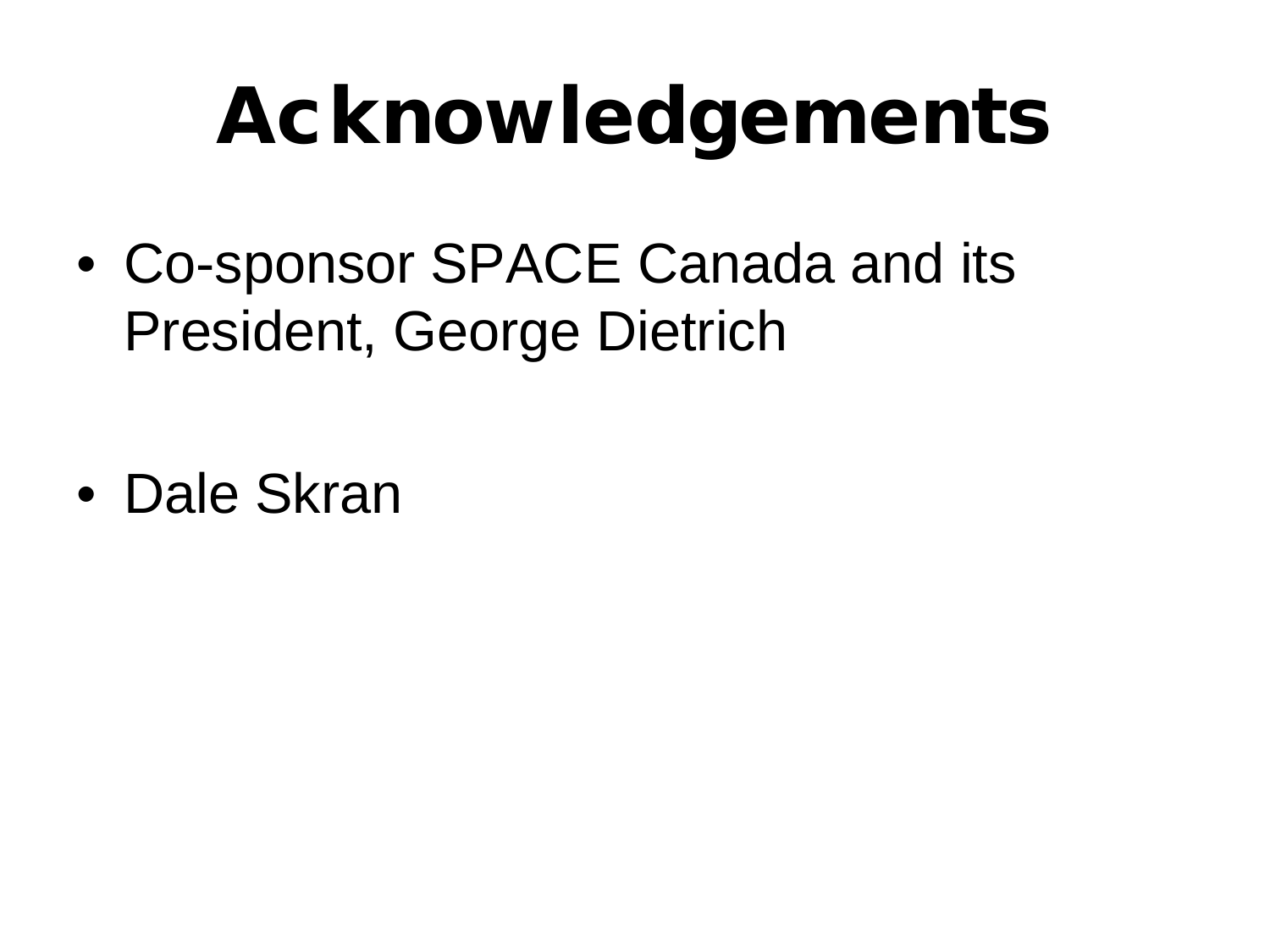#### Space Solar Power **Description**

- Numerous options, which is a strength
- Base case: An array of solar cells in space make electricity from the sun's energy, which is converted to a microwave beam, sent to Earth and then converted back to electricity
- Seven times more energy in space per unit area as compared to the ground
- Avoids the need for expensive energy storage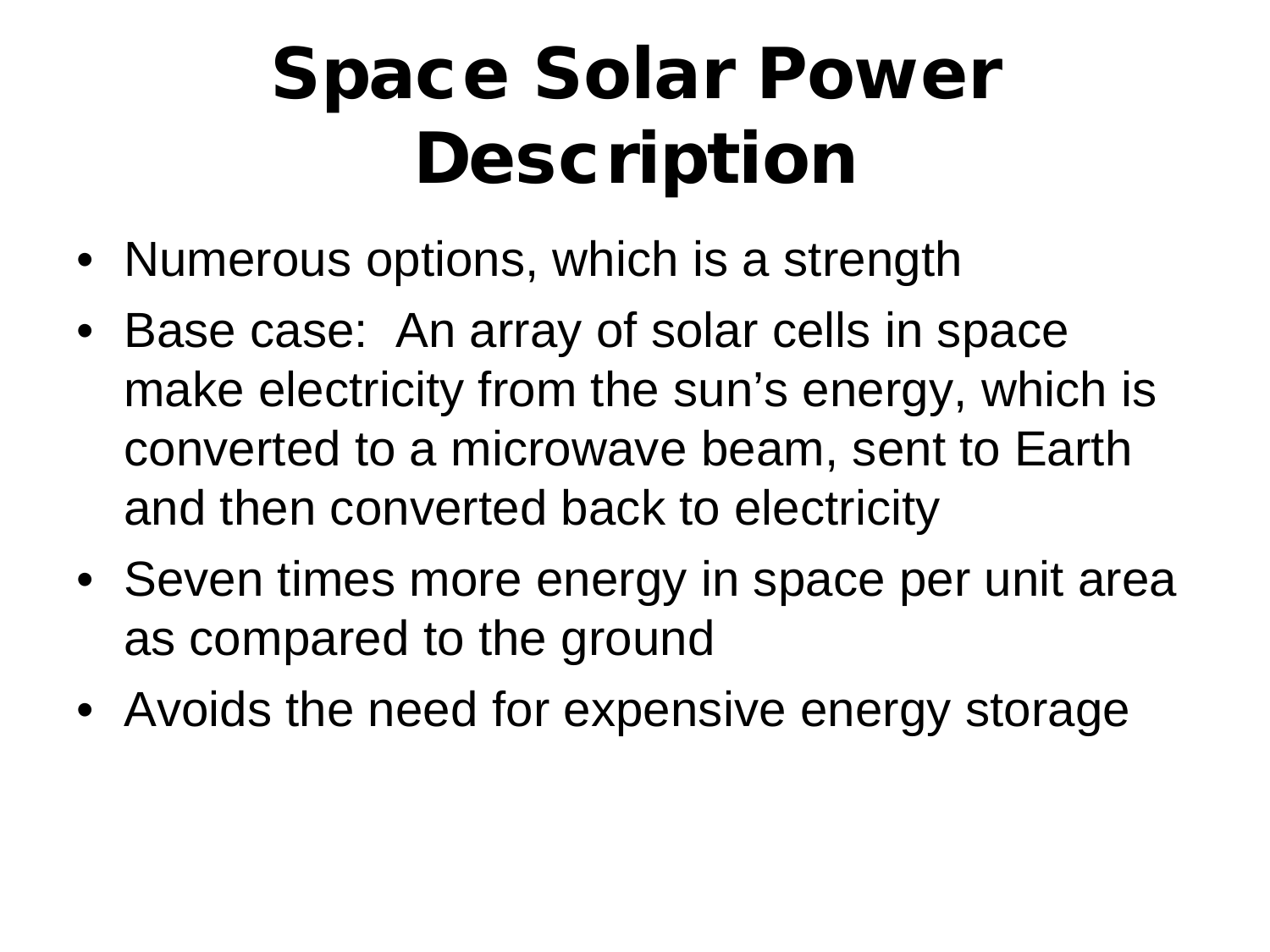### Most Important IAA Report Finding

"Economically viable Solar Power Satellites appear achievable during the next 1-3 decades…"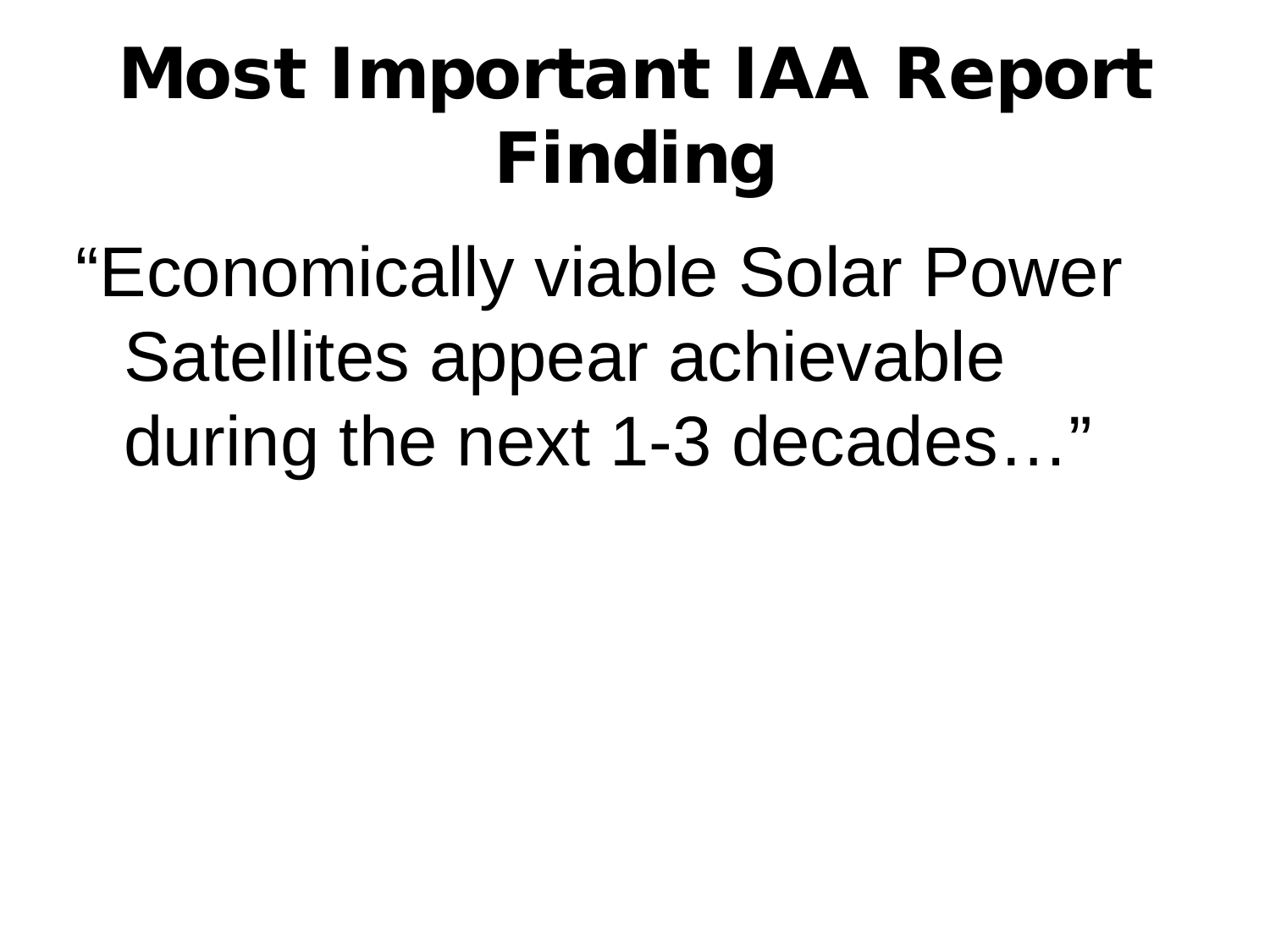# Benefits

- An almost unlimited source of energy. The sun produces 1 to 10 **TRILLION** times the amount of energy currently used by humanity.
- Environmentally benign:

Beam not a problem. Naked humans can walk through. Birds can fly through.

• Almost zero carbon dioxide produced.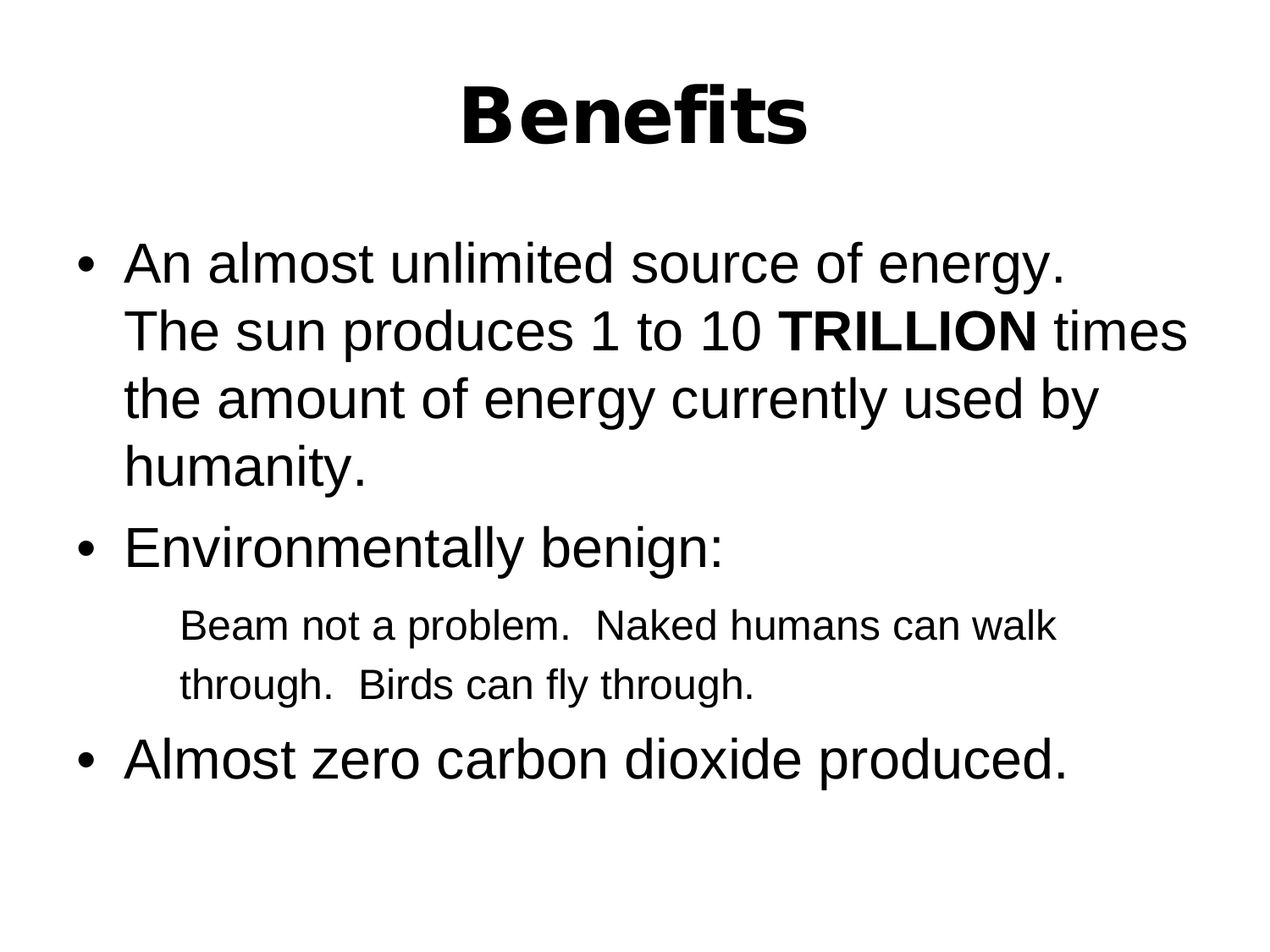# Additional Benefits

- Energy Independence: America spends \$700 billion per year on oil imports.
- Net Energy Exporters: Space Solar Power can be sold and beamed to any nation. America could become the world's largest energy exporter.
- According to the IAA study, "...annual employment on the order of 5,000,000 individuals might be realized eventually."
- Potential energy wars might be avoided.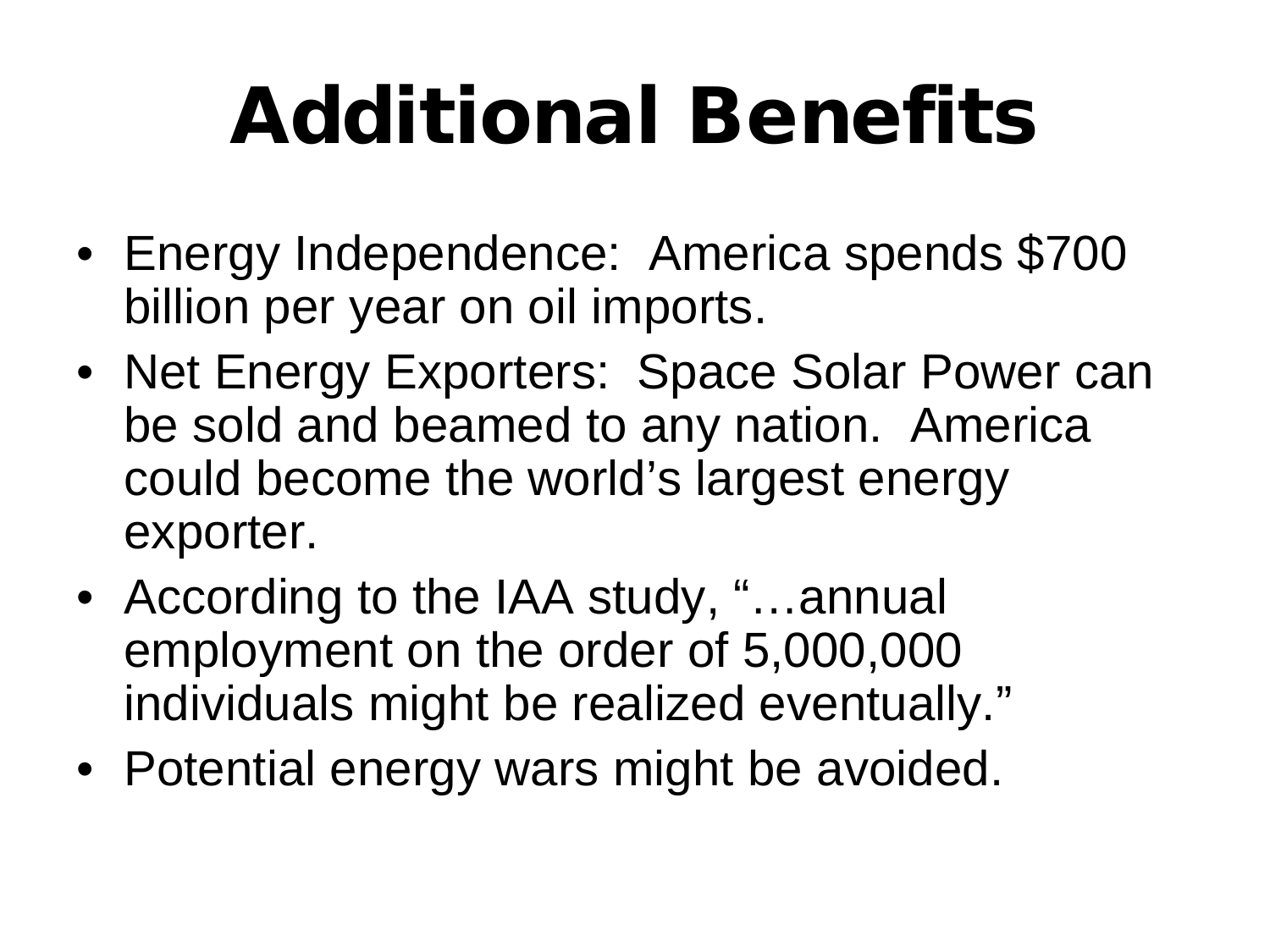#### The Kalam – National Space Society Initiative

- Dr. A. P. J. Abdul Kalam is:
	- Former President of India
	- Project Director for India's first satellite launcher
	- The former Scientific Advisor to the Defense Minister of India
	- Currently, Chancellor of the Indian Institute of Space Science and Technology
	- Known as the 'Missile Man" of India
- The initiative is aimed at promoting a bilateral American/Indian Space Solar Power Program
- Next step: NSS will soon send a delegation to meet with Dr. Kalam in India
- Participation by other nations is encouraged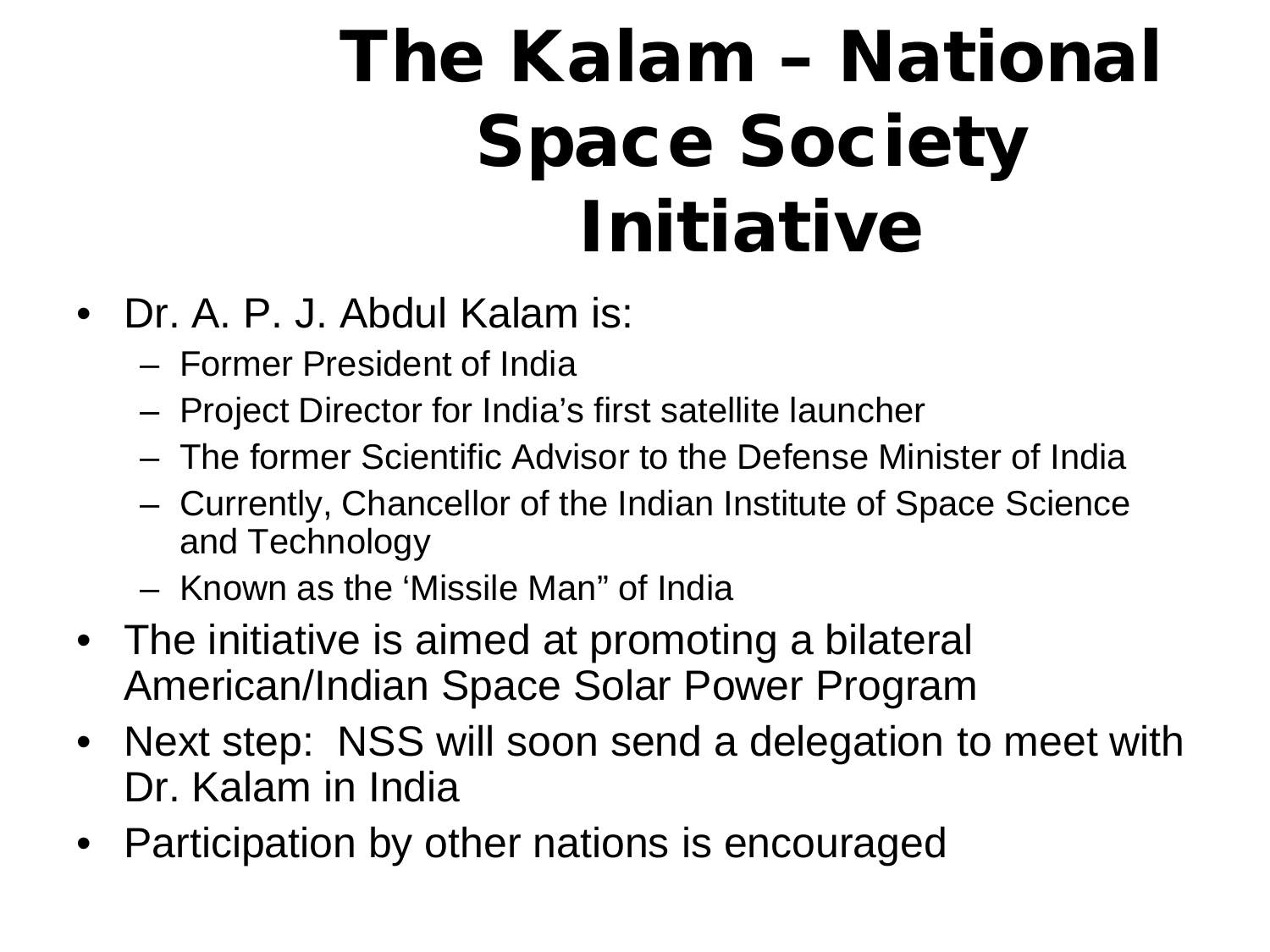#### Long Run Implications (Speculative)

According to Wang Xiji, a founder of the Chinese space program, "The development of a solar power station in space will fundamentally change the way in which people exploit and obtain power…Whoever takes the lead in the development and utilization of clean and renewable energy and the space and aviation industry will be the world leader…"